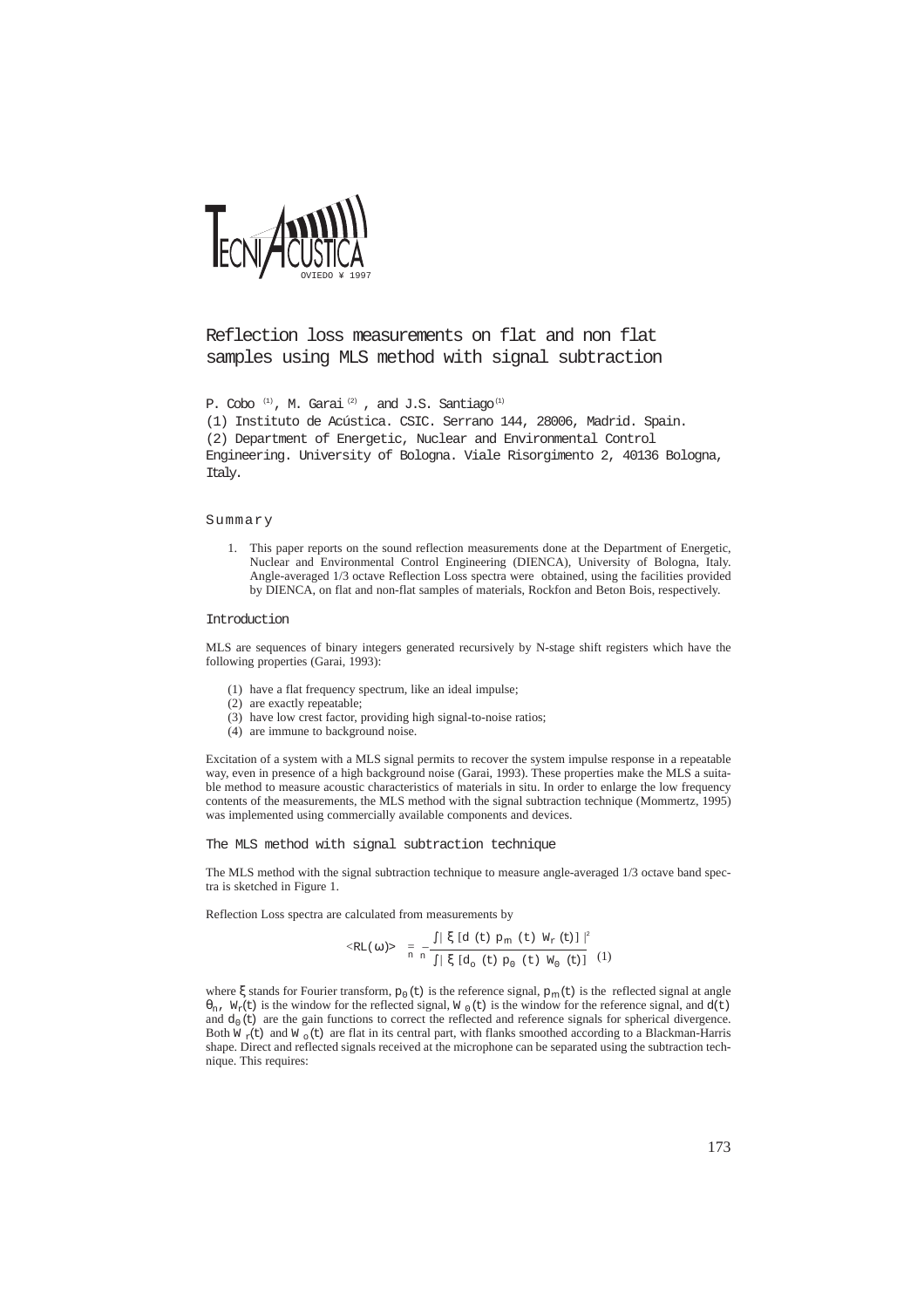

Figure 1. The MLS method with signal subtraction technique

- Measuring a reference signal without echoes within the sample reflection region (A).
- Measuring the reflected signal with the loudspeaker/microphone system over the sample (B)
- Alignment of both A and B signals.
- Subtraction of B minus A.<br>Windowing of A that afform
- Windowing of A, that affords the direct signal.<br>• Windowing of B, that provides the reflection si
- Windowing of B, that provides the reflection signal.

A spherical-wave model has been assumed. Wave amplitude of spherical waves decay as  $(1/r)$ . Therefore, a gain function,  $d(t) = r = c t$ , is used to restore the true amplitude of the late arrivals in the reflected trace. However, while weak reflections are brought up in strength, noise components in the data also can be boosted (Yilmaz, 1987). This is one undesirable aspect of this spreading correction. Finally, averaged Reflection Loss spectra are calculated.

## Results

The measurements were done indoor, in the DIENCA Laboratory. The sample was laid down on the floor and the loudspeaker/microphone system was suspended over it. The geometrical arrangement was as follows: loudspeaker-microphone distance: 1.25 m; microphone-sample distance: 0.25 m; sample area: 4x4 m2 ; angles: 50º, 60º, 70º, 80º, 90º, 100º, 110º, 120º, and 130º . A signal free of echoes within the processing window is measured by pointing the loudspeaker/microphone system towards the wall opposite to the user's desk.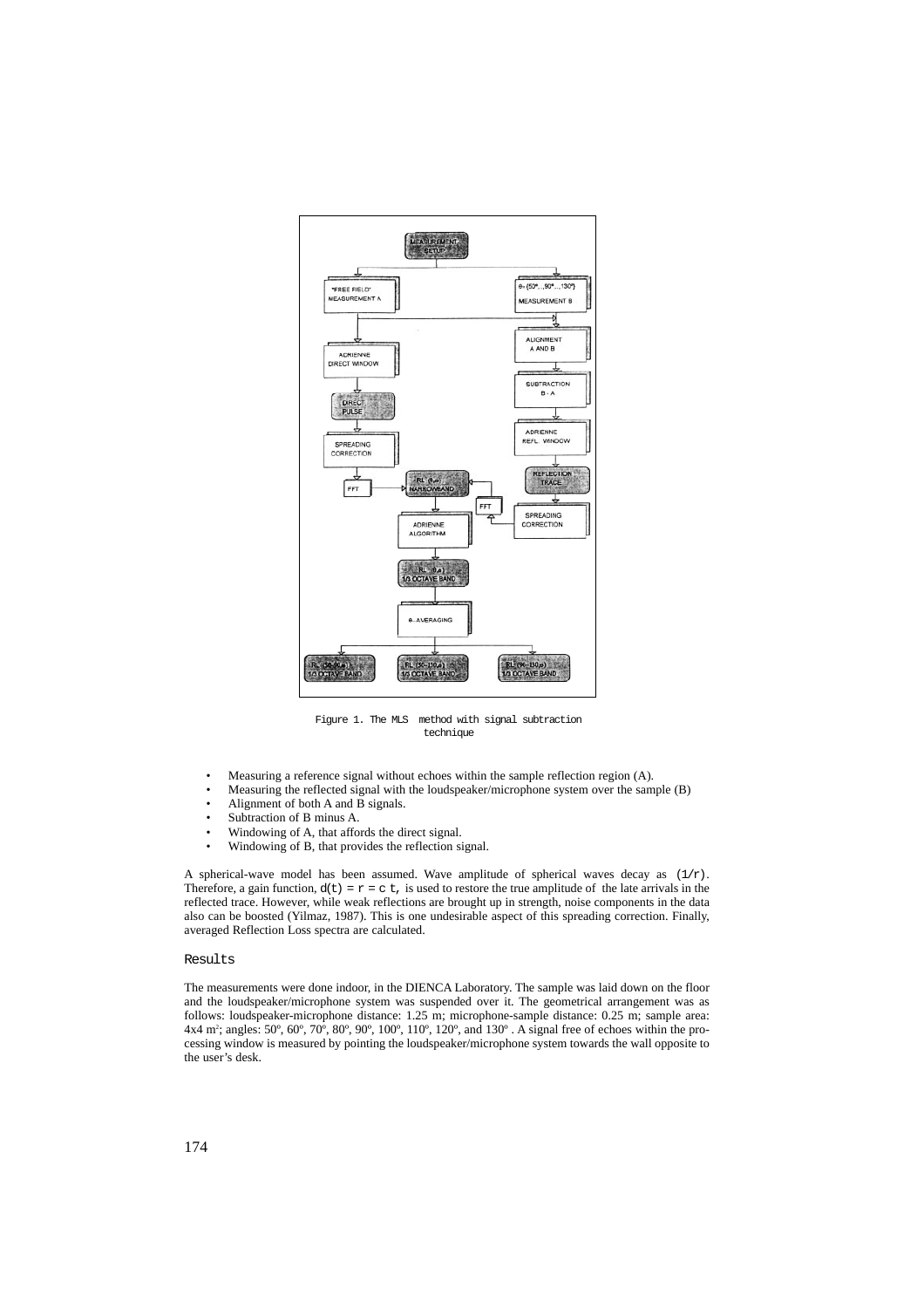



Figure 2. Averaged Reflection Loss curves on Rockfon for 50º-90º, 90º-130º, and 50º-130º



Figure 3. Averaged Reflection Loss curves on Beton Bois for 50-90º, 90-130º, and 50-130º.